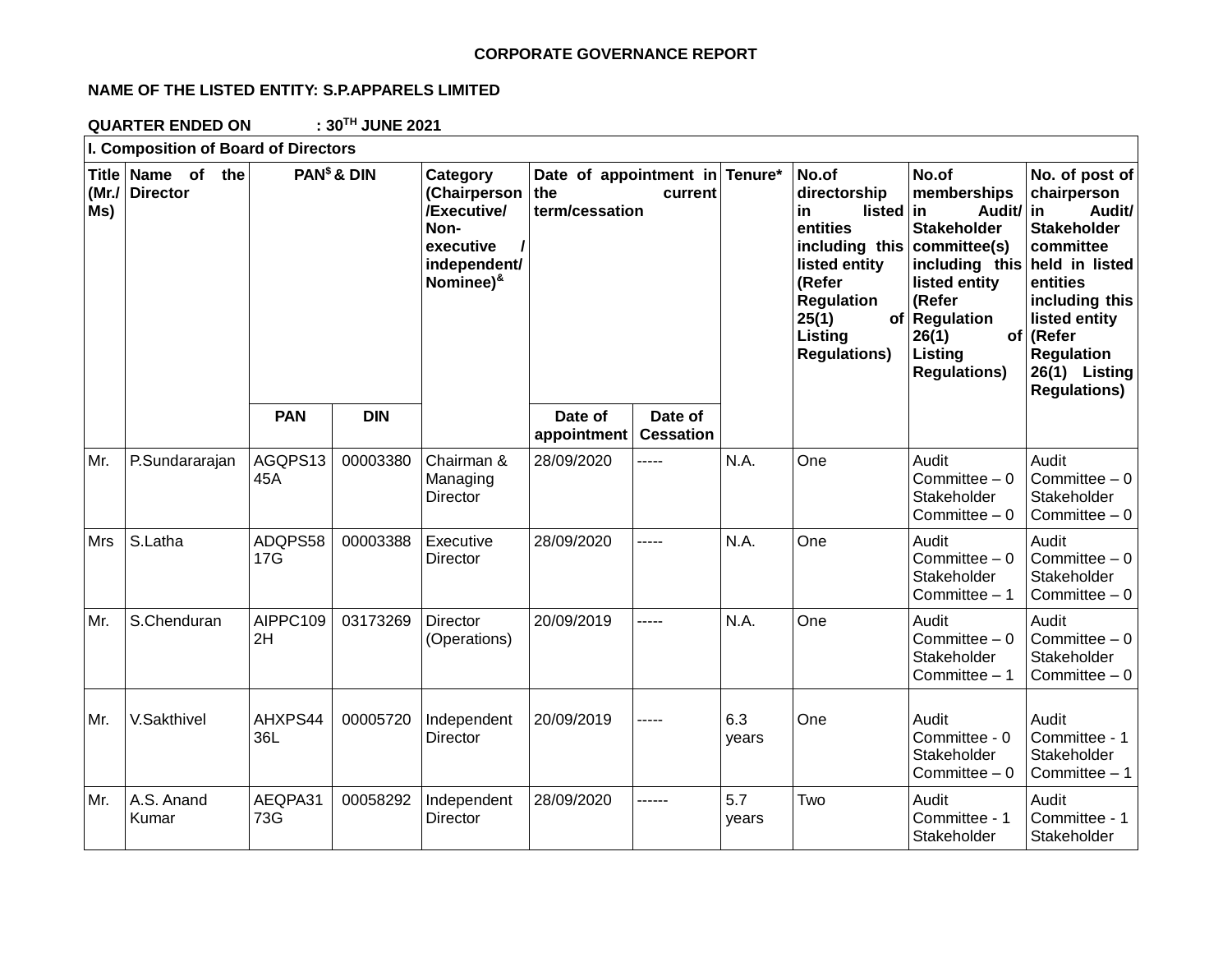|     |                                  |                |          |                         |            |        |              |     | Committee $-0$                                          | $\vert$ Committee $-0 \vert$                                                         |
|-----|----------------------------------|----------------|----------|-------------------------|------------|--------|--------------|-----|---------------------------------------------------------|--------------------------------------------------------------------------------------|
| Mr. | C.R.Rajagopal                    | ADNPR67<br>88C | 08853688 | Independent<br>Director | 02/09/2020 | ------ | 0.9<br>vears | One | Audit<br>Committee - 1<br>Stakeholder<br>Committee $-0$ | Audit<br>Committee - 0<br>Stakeholder<br>Committee - 1                               |
|     | Mrs.   H.Lakshmi Priya   AACPL01 | 56G            | 08858643 | Independent<br>Director | 02/09/2020 | ------ | 0.9<br>year  | One | Audit<br>Committee - 0<br>Stakeholder<br>Committee $-0$ | Audit<br>$\vert$ Committee $-0 \vert$<br>Stakeholder<br>$\vert$ Committee $-0 \vert$ |

**\$** Pan number of any director would not be displayed on the website of Stock Exchange.

**&** Category of directors means executive/non-executive/independent/nominee. If a director fits into more than one category write all categories separating them with hyphen.

\* To be filled only for Independent Director. Tenure would mean total period from which independent director is serving on Board of Directors of the listed entity in continuity without any cooling off period.

| <b>II. Composition of Committees</b>         |                           |                                                                                         |  |  |
|----------------------------------------------|---------------------------|-----------------------------------------------------------------------------------------|--|--|
| <b>Name of Committee</b>                     | Name of Committee members | Category<br>(Chairperson/Executive/Non-<br>Executive/Independent/Nominee) <sup>\$</sup> |  |  |
| 1. Audit Committee                           | 1.Mr.V.Sakthivel          | Independent Director - Chairman                                                         |  |  |
|                                              | 2. Mr.C.R.Rajagopal       | Independent Director                                                                    |  |  |
|                                              | 3.Mr.A.S.Anand Kumar      | Independent Director                                                                    |  |  |
| 2. Nomination & Remuneration Committee       | 1.Mr. C.R.Rajagopal       | Independent Director - Chairman                                                         |  |  |
|                                              | 2.Mr.V.Sakthivel          | Independent Director                                                                    |  |  |
|                                              | 3.Mr. H.Lakshmi Priya     | Independent Director                                                                    |  |  |
| 3. Risk Management Committee (if applicable) | 1.Mr.P.Sundararajan       | Managing Director - Chairman                                                            |  |  |
|                                              | 2.Mr. C.R.Rajagopal       | Independent Director                                                                    |  |  |
|                                              | 3.Mr.S.Chenduran          | Director (Operations)                                                                   |  |  |
| 4. Stakeholders Relationship Committee       | 1.Mr. C.R. Rajagopal      | Independent Director - Chairman                                                         |  |  |
|                                              | 2.Mrs.S.Latha             | <b>Executive Director</b>                                                               |  |  |
|                                              | 3.Mr.S.Chenduran          | Director (Operations)                                                                   |  |  |
| 5. Corporate Social Responsibility Committee | 1.Mr. P.Sundararajan      | Managing Director - Chairman                                                            |  |  |
|                                              | 2.Mrs.S.Latha             | <b>Executive Director</b>                                                               |  |  |
|                                              | 3.Mr. V.Sakthivel         | Independent Director                                                                    |  |  |

<sup>&</sup> Category of directors means executive/non-executive/independent/nominee. If a director fits into more than one category write all categories separating them with hyphen.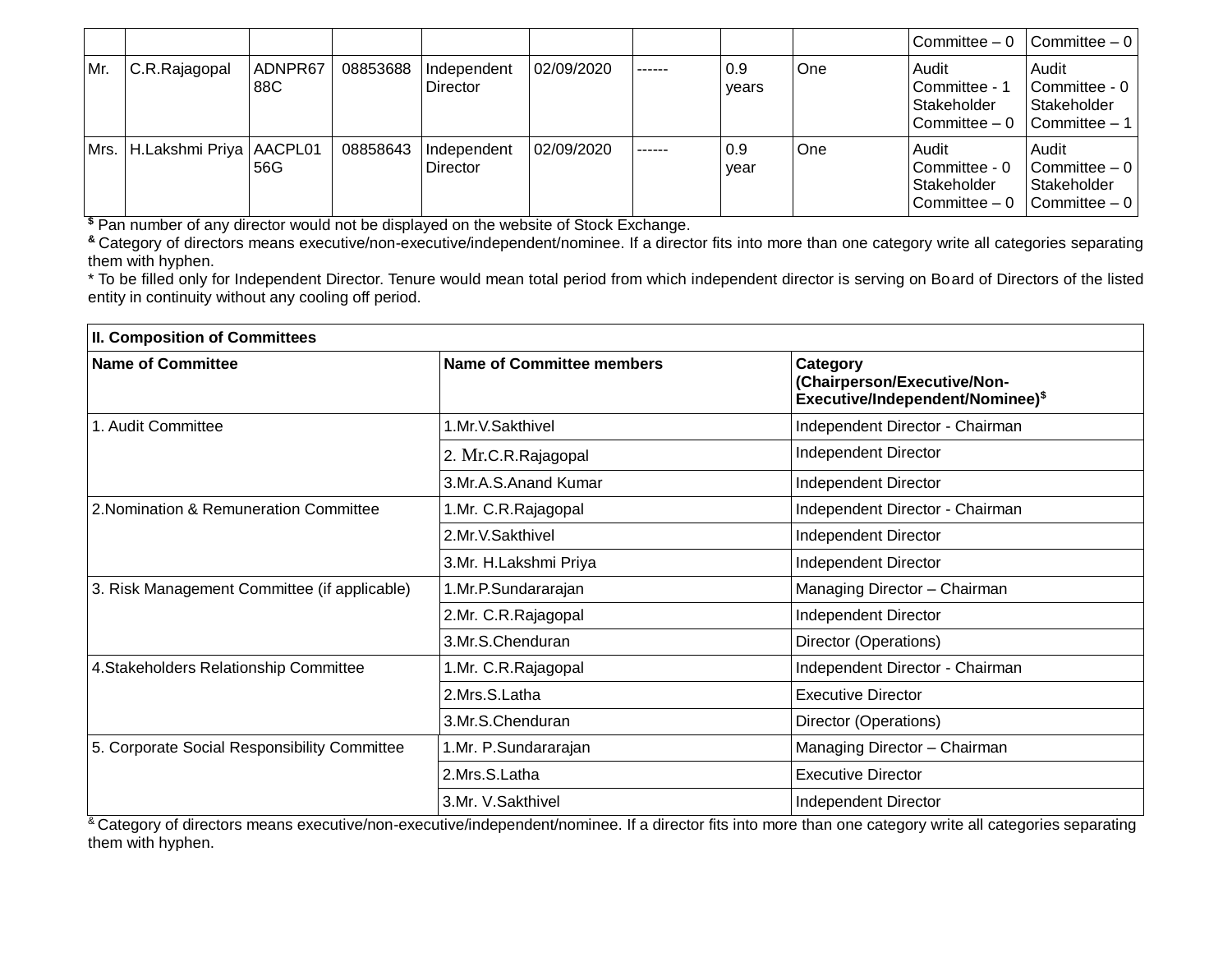| <b>III. Meeting of Board of Directors</b>              |                                                        |                                                                |  |  |
|--------------------------------------------------------|--------------------------------------------------------|----------------------------------------------------------------|--|--|
| Date(s) of Meeting (if any) in the previous<br>quarter | Date(s) of Meeting (if any) in the relevant<br>quarter | Maximum gap between any two consecutive (in<br>number of days) |  |  |
| 13/02/2021                                             | 29/05/2021                                             | 104 days gap between 13.02.2019 and 23.05.2019                 |  |  |
|                                                        | 21/06/2021                                             | 22 days gap between 29.05.2021 and 21.06.2021                  |  |  |

| <b>IV. Meeting of Committees</b>                               |                                                       |                                                                |                                                                           |  |  |
|----------------------------------------------------------------|-------------------------------------------------------|----------------------------------------------------------------|---------------------------------------------------------------------------|--|--|
| Date(s) of meeting of the<br>committee in the relevant quarter | <b>Whether requirement of Quorum</b><br>met (details) | Date(s) of meeting of the<br>committee in the previous quarter | Maximum gap between any two<br>consecutive meetings in number<br>of days* |  |  |
| <b>Audit Committee</b>                                         |                                                       |                                                                |                                                                           |  |  |
| 13/02/2019                                                     | Yes                                                   | 29/05/2021 & 21/06/2021                                        | 104 days & 22 days                                                        |  |  |
| Stakeholders Relationship<br>Committee                         |                                                       |                                                                |                                                                           |  |  |
| 11/01/2019                                                     | Yes                                                   | 09/04/2021                                                     | 87 days                                                                   |  |  |
| Remuneration<br>&<br>Nomination<br>Committee                   | <b>NA</b>                                             |                                                                | -----                                                                     |  |  |
| ---                                                            |                                                       | -----                                                          |                                                                           |  |  |
| <b>Risk Management Committee</b>                               |                                                       |                                                                |                                                                           |  |  |
| ----                                                           | <b>NA</b>                                             | -----                                                          | -----                                                                     |  |  |
| <b>Corporate Social Responsibility</b><br>Committee            | <b>NA</b>                                             | 21/06/2021                                                     | 127 days                                                                  |  |  |
| 13/02/2021                                                     |                                                       |                                                                |                                                                           |  |  |

\*This information has to be mandatorily be given for audit committee, for rest of the committees giving this information is optional.

| <b>V. Related Party Transactions</b>                                                                      |                                                           |
|-----------------------------------------------------------------------------------------------------------|-----------------------------------------------------------|
| Subject                                                                                                   | Compliance Status (Yes/No/NA) <sup>refer note below</sup> |
| Whether prior approval of audit committee obtained                                                        | Yes                                                       |
| Whether shareholder approval obtained for material RPT                                                    | NA                                                        |
| Whether details of RPT entered into pursuant to omnibus approval have been reviewed by Audit<br>Committee | Yes                                                       |